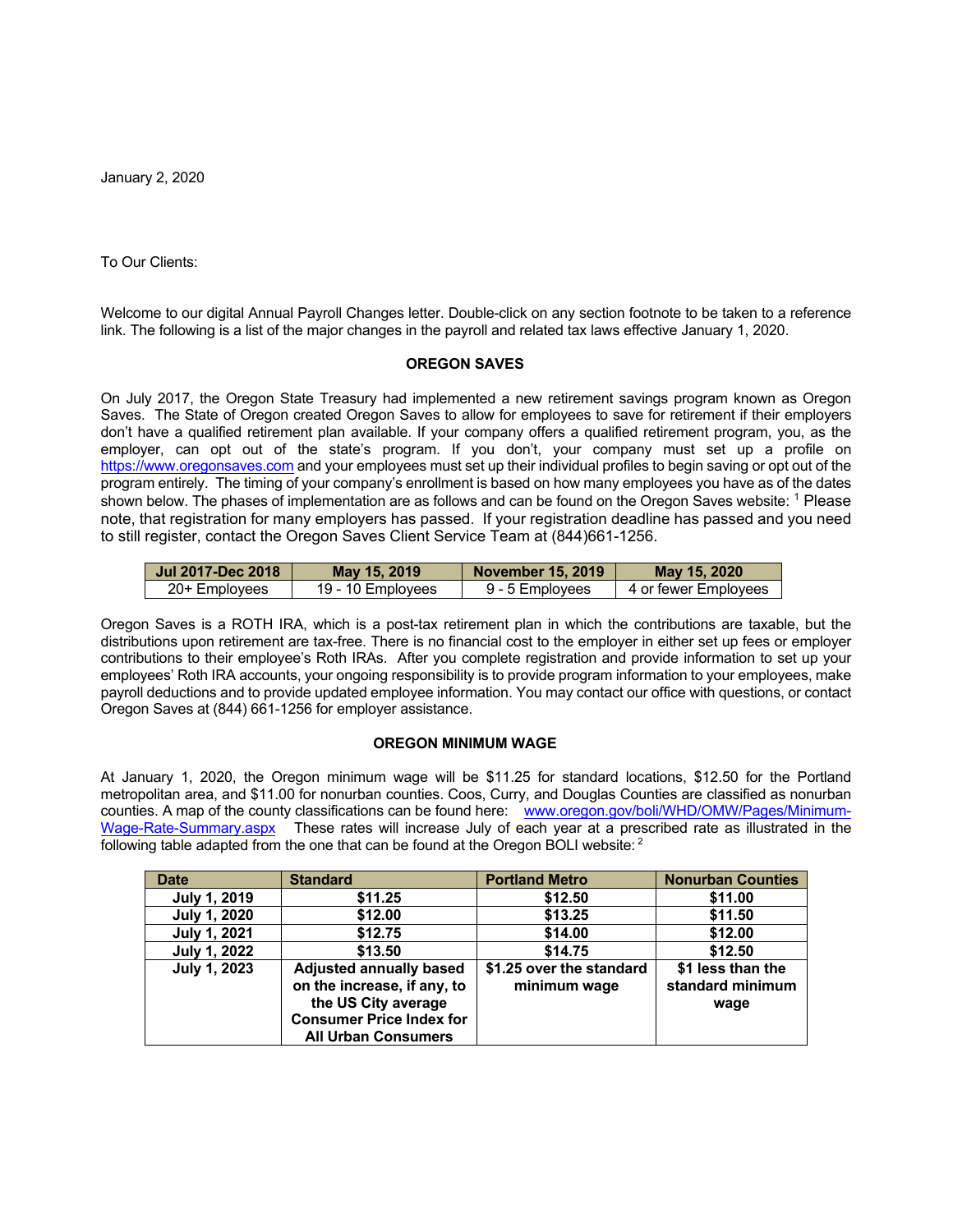## **WORKERS' BENEFIT FUND**

The workers' compensation hourly assessment rate for calendar year 2020 will reduce to 2.2 cents for each hour or part of an hour worked by each employee; employers shall deduct one half (\$0.011) of this hourly assessment rate for each employee from the employee's wages; include overtime hours.  $3$ 

If hours are not tracked, employers may calculate total hours using 173.33 hours per month or 40 hours per week.<sup>4</sup>

Employers and workers subject to the payment of this workers' compensation assessment include only those who are subject to the Oregon Workers' Compensation law.<sup>5</sup>

# **SOCIAL SECURITY (FICA) - EMPLOYEES**

Employer portion: The total FICA rate remains the same for 2020 at 7.65% for the employer. As in previous years, the tax rate is 6.2% for social security plus 1.45% for Medicare.<sup>6</sup>

Employee Portion: The employee portion of the social security rate will remain 6.2% for 2020. The employee Medicare rate will remain at 1.45% in 2020 on all employee earnings. Thus, the total FICA rate is 7.65% for the employee.

The taxable wage base for 2020 will change to \$137,700 (from \$132,900) for social security (old age, survivors, and disability insurance); it is unlimited for Medicare (hospital insurance).

# **SOCIAL SECURITY (FICA) – SELF EMPLOYED PERSONS**

The Social security tax rate will remain 15.30% for self-employed earnings up to the new limit of \$137,700. The Medicare (hospital insurance) portion of the tax rate will remain 2.9% on all self-employed earnings<sup>7</sup>.

# **ADDITIONAL MEDICARE TAX**

The 0.9 percent Additional Medicare Tax applies to an individual's wages, Railroad Retirement Tax Act compensation, and self-employment income that exceeds a threshold amount based on the individual's filing status. An employer must withhold Additional Medicare Tax from wages it pays to an individual in excess of \$200,000 in a calendar year, without regard to the individual's filing status or wages paid by another employer. There is no employer match for Additional Medicare Tax.

# **FEDERAL WITHHOLDING**

A new Circular E dated January 2020 has been released. The withholding tables are no longer included in Pub. 15. These tables are now included in Pub 15-T. Employers should implement the 2020 tables as soon as possible. The IRS will no longer mail Circular E – Employer's Tax Guide, Pub 15-T, Form 941, 940 and 943. You can download them at www.irs.gov. The IRS has redesigned Form W-4 for 2020. Only newly hired employees and anyone wanting to make changes to their withholdings in 2020 need to fill out the new revised Form W-4. The revised Form W-4 is divided into five steps. See Circular E for an explanation on these steps.

## **OREGON STATE WITHHOLDING**

For 2020, the Oregon withholding tax tables stay the same. Oregon is no longer mailing the new withholding tables to employers but they are available to download at https://www.oregon.gov/DOR/forms/Pages/default.aspx. Due to Federal tax laws and form changes, the Federal Form W-4 no longer calculates Oregon withholding correctly for your Oregon personal income taxes. To check state withholding, go to www.oregon.gov/dor and click on the link for the online withholding calculator, which will help you calculate state withholding allowances. To update state withholding, a completed Form OR-W-4, *Oregon Employee's Withholding Allowance Certificate*, must be completed by each employee.<sup>8</sup>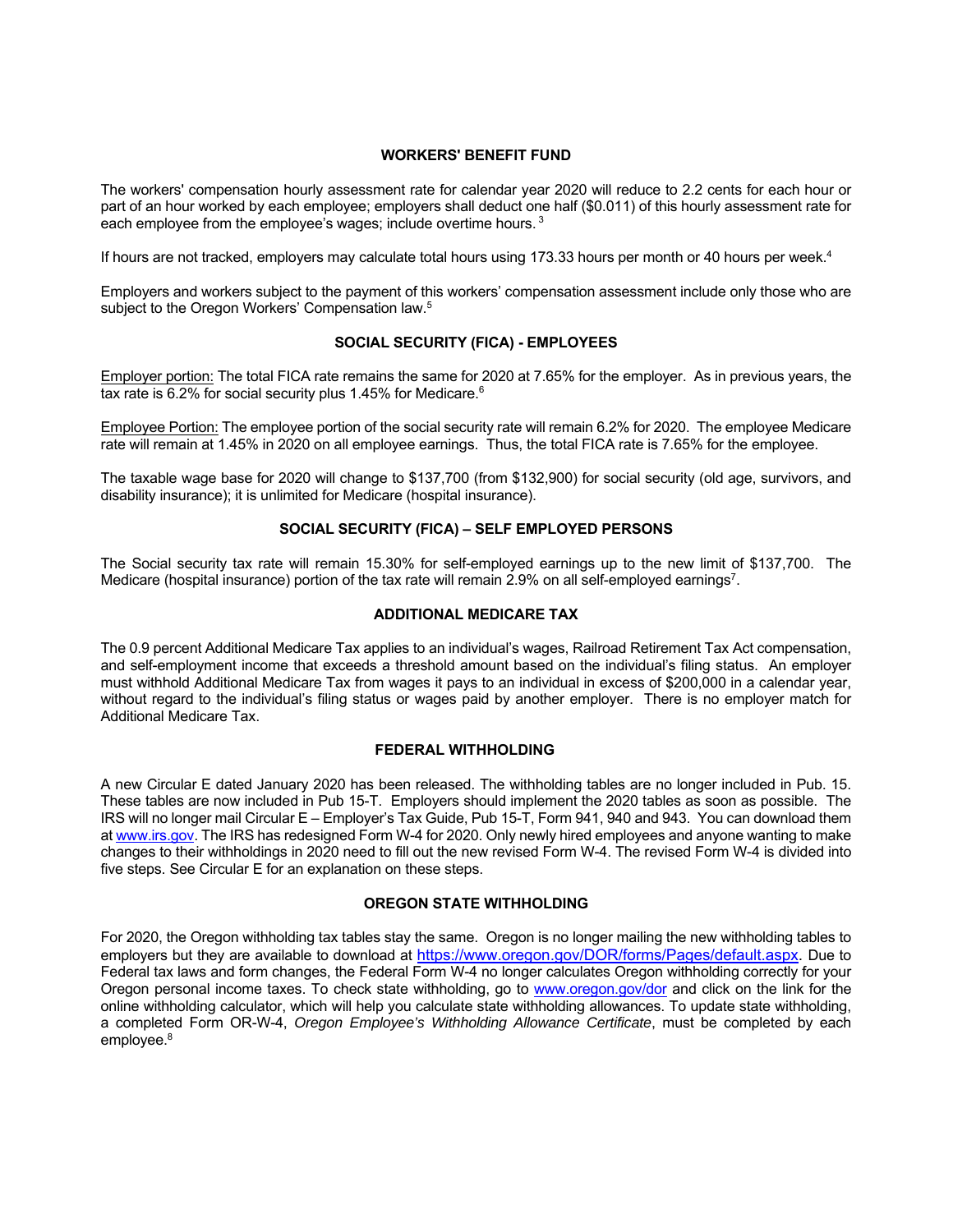## **FEDERAL UNEMPLOYMENT TAXES**

There have been no changes made to the wage base or rate under Federal Unemployment Tax Act (FUTA). The wage base remains at \$7,000 and the rate at 6.0%, less the state credit of 5.4% for a net FUTA tax of 0.6%. The deadline for 2019 Form 940 or 940-EZ is January 31, 2020. The accumulated FUTA tax deposit threshold is \$500. You are not required to make quarterly deposits until your accumulated liability exceeds \$500.

# **OREGON STATE UNEMPLOYMENT TAXES**

The wage base for wages taxable under the State Unemployment Tax Act (SUTA) is \$42,100. Please visit www.oregon.gov/EMPLOY/Businesses/Tax/Pages/Current-Tax-Rate.aspx for more information. Members of limited liability companies (LLCs) are not eligible to participate in State Unemployment. Closely held family corporations may want to elect out of state unemployment coverage for family officers/directors under Oregon Revised Statute 657.044. If their state unemployment tax rate is over 1.2%, there could be some savings. **They would still be subject to FUTA, and for the full rate, since there would be no state credit to apply to their wages**.

**EXAMPLE:** If electing out on one officer making greater than \$42,100 (2020 state unemployment limit)

|                                                                                        | If Rate Is |                    |    |                        |
|----------------------------------------------------------------------------------------|------------|--------------------|----|------------------------|
|                                                                                        |            | 2%                 | 3% |                        |
| Not paid - State Unemployment<br>Instead pay - Additional FUTA on first \$7,000 (5.4%) | \$.        | 842.00<br>(378.00) |    | \$1,263.00<br>(378.00) |
| Savings                                                                                | S          | 464.00             | S  | 885.00                 |

To be eligible the family officers/directors must:

- be officers and directors of the corporation
- have a substantial ownership interest in the corporation
- be members of the same family
- applies only if two or more shareholders.

For more information regarding making this election, please contact our office.

# **OREGON STATEWIDE TRANSIT TAX (OR-STT)**

Oregon Legislature created the Oregon Statewide Transit Tax in 2017 to be put into effect on July 1, 2018. The tax is .001, or one-tenth of 1 percent, from wages of Oregon residents and wages of nonresidents who perform services in Oregon. Revenue from this tax will go to the Statewide Transportation Improvement Fund to finance investments and improvements in public transportation services. The OR-STT has its own quarterly form, OR STT-1 and OR STT-2, and the amounts withheld during the quarter from employees are due on the last day of the month following the end of the quarter, which is the same as the Oregon Quarterly Payroll Tax Reports.

# **OREGON TRANSIT TAXES**

The 2020 tax rate for the Lane Transit District increases to 0.0075 (\$7.50 per \$1,000)<sup>8</sup>. The Tri-met Transit District tax rate will increase to 0.7737%. These taxes apply to both wages and self-employment income<sup>9</sup>.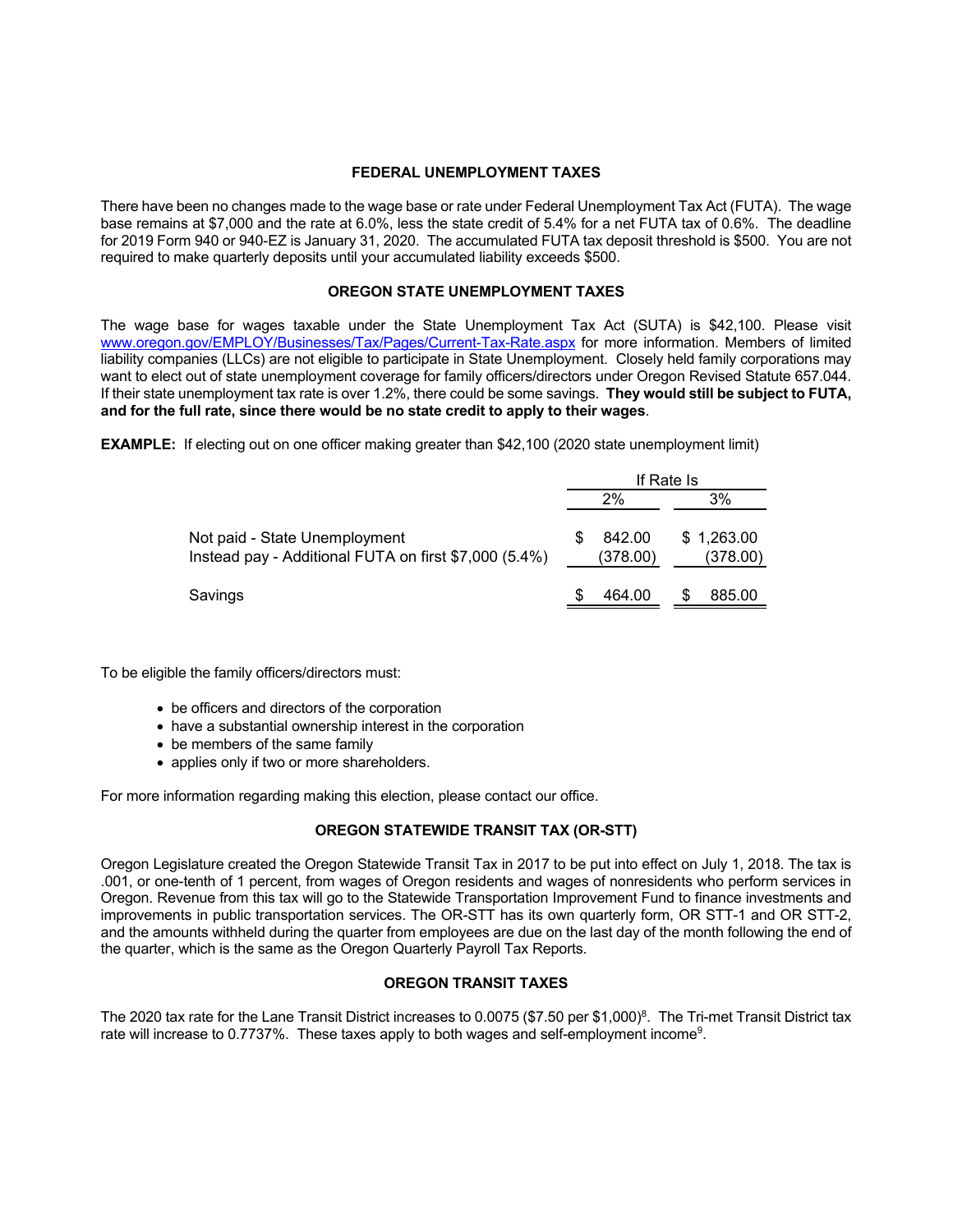#### **QUARTERLY FEDERAL PAYROLL DEPOSITS**

If your net tax liability on Form 941 (line 10) is less than \$2,500, you are no longer required to make payments during the quarter. You may pay the tax due when Form 941 is filed<sup>10</sup>.

# **\$100,000 NEXT-DAY DEPOSIT RULE**

If you accumulate \$100,000 or more of Federal payroll taxes on any day during a deposit period, you must deposit the tax by the next banking day, whether you are a monthly or semiweekly scheduled depositor. Oregon is tied to the Federal rule and also requires next-day payroll tax deposit. $^{\mathsf{11}}$ 

EXAMPLE: If your Federal tax liability is \$100,000 and your Oregon withholding tax liability is \$75,000, you must deposit both by the next business day.

# **DEPOSITING FEDERAL AND STATE TAXES BY ELECTRONIC FUNDS TRANSFER**

**The IRS no longer accepts federal tax deposits made with Form 8109.** Taxpayers must deposit all depository taxes (such as employment tax, excise tax, and corporate tax) electronically using the Electronic Federal Tax Payment System (EFTPS).<sup>12</sup> A small exception exists for taxpayers who owe \$2,500 or less on their quarterly Form 941 or annual Forms  $943$  or  $944.^{13}$ 

Oregon follows the federal requirements regarding payroll tax deposits. Oregon will continue to mail paper OTCs (Oregon Tax Coupons) for those taxpayers who are allowed to deposit by check. It is encouraged to sign up for Revenue Online to deposit your payroll taxes.

#### **NEW HIRE REPORTING**

Employers are required to report any new employee to a designated state new hire registry within 20 days. Visit the Office of Child Support Enforcement website for more information.<sup>14</sup>

## **WAGE AND TAX STATEMENT (FORM W-2)**

The deadline for furnishing Form W-2 to employees is January 31, 2020.<sup>15</sup> The deadline for filing Form W-3 and Form W-2 with the Social Security Administration (and the Oregon Form WR with the Oregon Department of Revenue) is January 31, 2020<sup>16</sup>; for Oregon, all W-2s must be submitted using iWire. As of the tax year 2019, businesses are required to file the OR-WR electronically on Revenue Online.<sup>17</sup> W-2's are not required to be sent with the Oregon Annual Withholding Reconciliation Report (Form WR). If you would like HMWFG to send W-2s via iWire, we will need them at least seven days prior to January 31.

Per Oregon Senate Bill 398, all employers are required to issue the following statement with each of their employee's  $M2s$ .

*Employees may be eligible for the Earned Income Tax Credit (EITC or EIC), a benefit for working people with low to moderate income, particularly those with children. EITC reduces the amount of tax owed and may provide a refund.* 

*Visit these websites for additional information about how to qualify: Federal: https://www.irs.gov/credits-deductions/individuals/earned-income-tax-credit Oregon: https://www.oregon.gov/DOR/programs/individuals/Pages/credits.aspx* 

This can be in the form of regular mail or electronic mail. Please ensure that this statement is included in the W-2s to all of your employees.

# **EMPLOYMENT ELIGIBILITY VERIFICATION (FORM I-9)**

A revised version of Form I-9 was released and must be used by all employers; this form is dated 07/17/2017. This form expires on 8/31/2019, but until further notice, employers should continue using the form I-9 revision date 7/17/17. Please check the uscis.gov website under I-9 central for the new version in late January 2020.<sup>18</sup>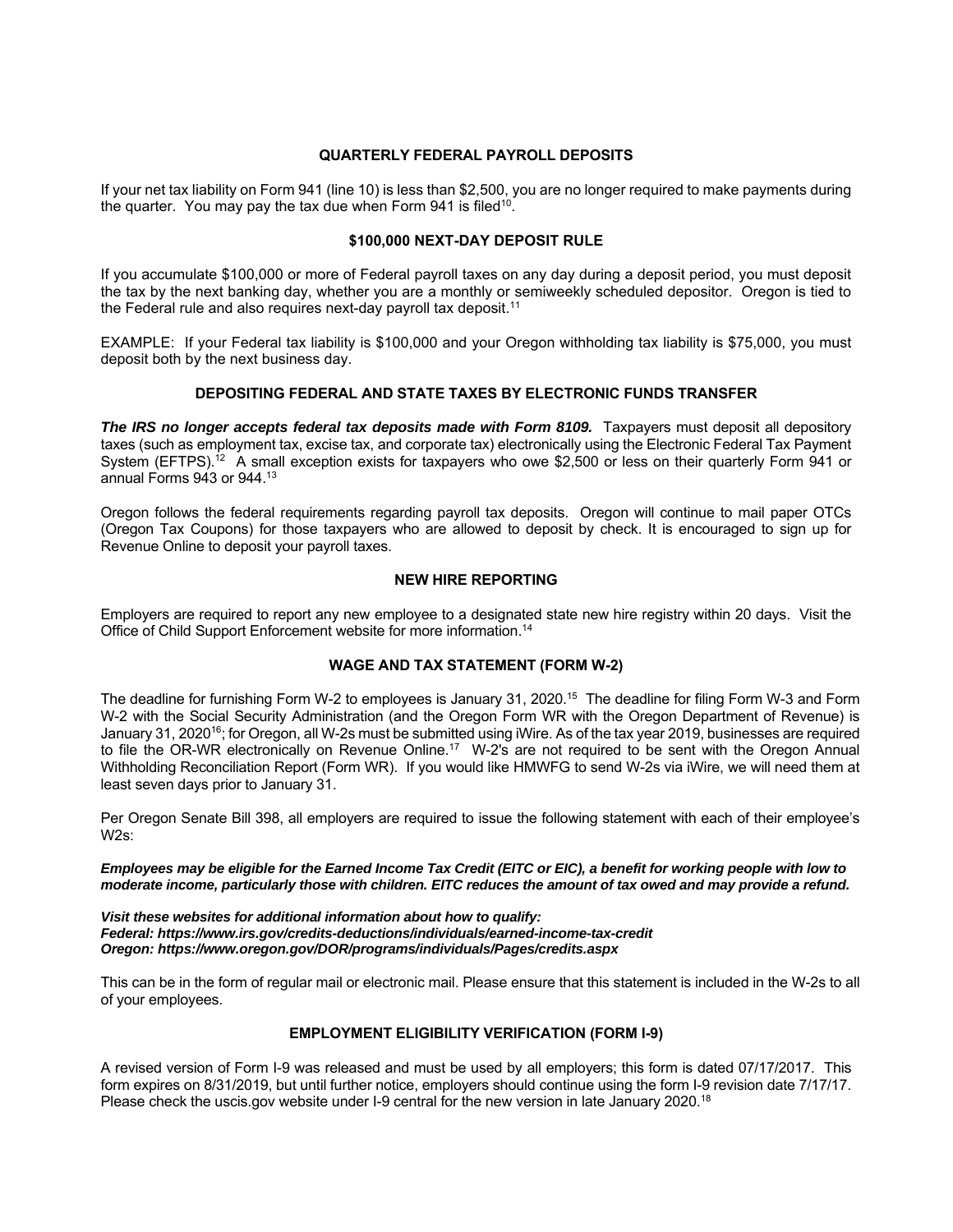## **INFORMATION RETURNS (FORMS 1099 AND 1098)**

# **Please see the 2019 1099 letter on our website at:**

https://www.hmwcpas.com/payroll-letters.

# **INFORMATION RETURN FOR TIP INCOME**

Employers of workers with tip income are required to file Form 8027 – Employer's Annual Information Return of Tip Income and Allocated Tips by March 2, 2020. If filing electronically, the forms are due by March 31, 2020. If you are filing 250 or more information returns, you must file electronically.<sup>19</sup>

# **EARNED INCOME CREDIT (EIC)**

Since the option of receiving advance payroll payments of EIC expired in 2010<sup>20</sup>, individuals eligible for EIC in 2019 can claim the credit when they file their 2019 federal income tax return. In addition, if any of your employees expect to be eligible for the EIC in 2020, they may reduce their withholding in order to receive the benefit of a portion of the credit throughout the year.

# **AFFORDABLE CARE ACT**

Depending on the amount of full-time employees your business has, you may be eligible for an employer health care tax credit or be subject to a penalty. If you are self-employed, you are not considered an employer, and therefore exempt from penalties. If you have fewer than 25 full-time employees, you are exempt from penalties and may qualify for employer health care tax credits. If you have 50 or more full-time employees, your business is considered a "large business" under the health care law, and are required to offer employee health care coverage, or pay a penalty.<sup>21</sup> "Large business" employers will also be required to report to the IRS on forms 1094-C and 1095-C regarding the employee health coverage offered or not offered. For the 2019 tax year these reports are due by February 28, 2020 if filing by paper, or March 31, 2020, if filed electronically. $^{22}$ 

# **OREGON SICK LEAVE LAW**

Beginning January 1, 2016, all employers in Oregon were required to begin providing sick leave to their employees. The Oregon Sick Leave law divides employers into two categories: (1) Large employers (10 or more employees) are required to provide paid sick leave, and (2) small employers (less than 10 employees) are required to provide unpaid sick leave. $23$  For more information on this, contact our office or the referenced BOLI site.

## **PER DIEM AND MILEAGE ALLOWANCES**

The standard mileage rate for 2020 is 57.5 cents per mile on all business miles. Mileage allowances reimbursed in excess of this rate are considered income to the recipient.

If you would like us to help prepare your quarterly/annual payroll reports, W-2's or 1099's, we are set up and ready to go. Please remember that the majority of the forms are due by January 31st; so bring your information to our office at your earliest convenience.

Please contact our office if you have any questions or if you would like further information regarding any of the items discussed in this letter.

Harwood, MacAdam, Wartnik, Fisher & Gorman, LLC